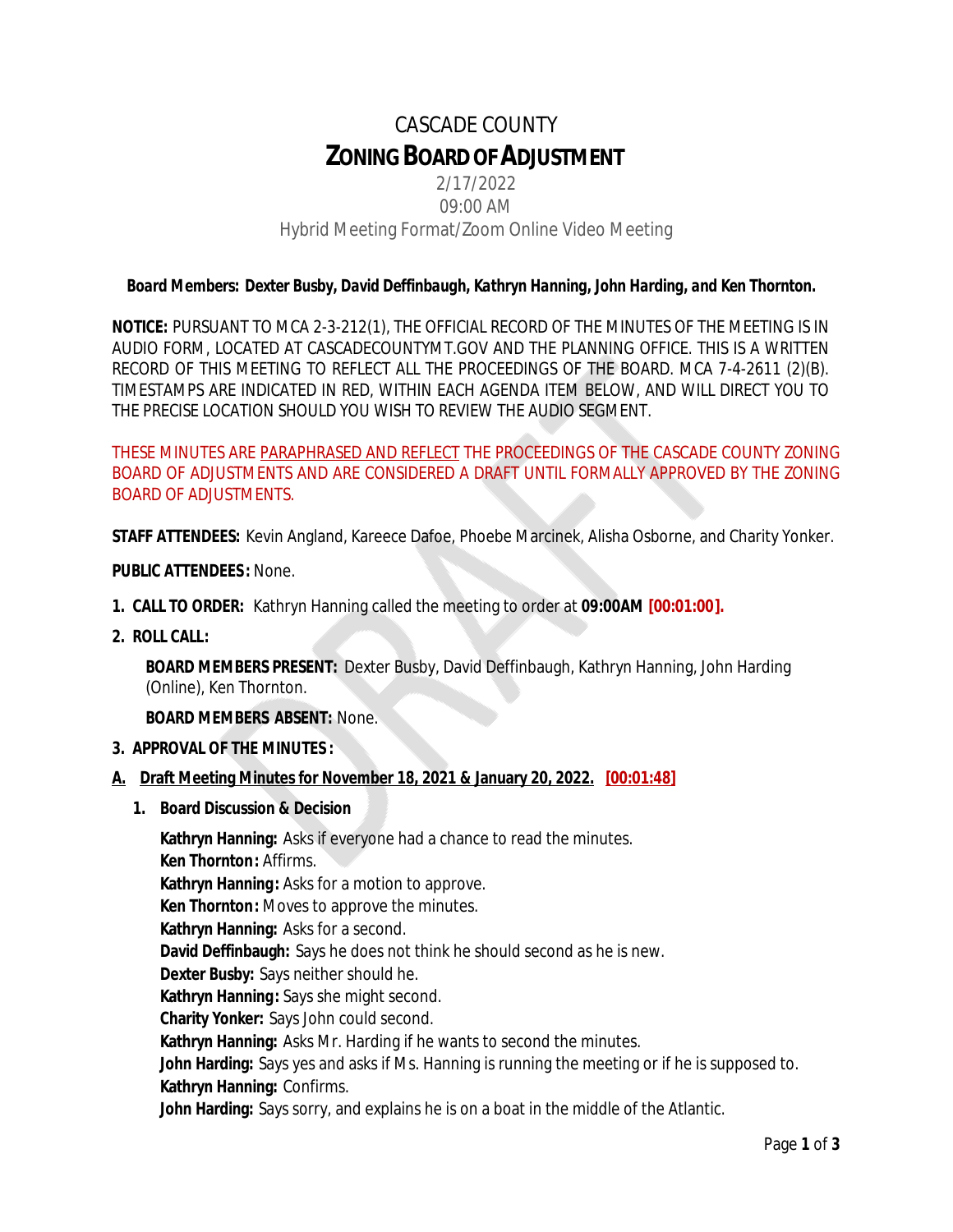**Kathryn Hanning**: Says there is a motion and a second and asks if there is any discussion. Hearing no discussion, she calls for the vote**.**

## *All in Favor, motion carries [ 5 – 0].*

**Dexter Busby:** Asks if we approved both sets of minutes.

**Kathryn Hanning:** Says yes and apologizes that she did not read those two dates**.**

#### **4. OLD BUSINESS:**

## **A. Board Election of Officers [00:02:43]**

**1. Board Discussion & Action**

**Kathryn Hanning:** Asks Ms. Yonker how she wants to handle the election and whether to ask who wants each position.

**Charity Yonker:** Says the Chair and Vice Chair need to be elected.

**Kathryn Hanning:** Asks who wants to be the Chair and Vice Chair.

**John Harding:** Says that is the reason he made sure he was at the meeting, in case the Board wanted him to be the Chair. He says that Mr. Thornton has been on the Board for a while, and he can see a couple new folks he does not know. He asks Ms. Hanning who they are.

**Kathryn Hanning:** Says they are Dave Deffinbaugh and Dexter Busby. She says Mr. Harding knows Mr. Busby.

**John Harding:** Says okay.

**Kathryn Harding:** Says she thinks Mr. Harding did a good job as Chair. She asks Ms. Yonker if he must be nominated.

**Charity Yonker:** Says yes.

**Kathryn Hanning:** Nominates Mr. Harding as Chair. She asks Ms. Yonker if they must have a second.

**Charity Yonker:** Affirms.

**David Deffinbaugh:** Seconds the motion.

**Ken Thornton:** Says he thinks Mr. Harding does a good job.

**Kathryn Hanning:** Calls for a vote.

## *All in Favor, motion carries [ 5 – 0].*

**Kathryn Hanning:** Says Mr. Harding cannot oppose himself.

**John Harding:** Says that it makes sense that one of the two folks who have been on the Board the longest become the Vice Chair.

**Kathryn Hanning:** Nominates Mr. Thornton to be the Vice Chair.

**Ken Thornton:** Jokes that he would rather nominate Ms. Hanning.

**Kathryn Hanning:** Jokes that she made a nomination first.

**John Harding:** Says he thinks….

**Kathryn Hanning:** Says the Board is moving on and asks if there is a second.

**Dexter Busby:** Seconds the motion.

**Kathryn Hanning:** Asks if there is any discussion. Hearing none, she calls for a vote.

*All in Favor, motion carries [ 5 – 0].*